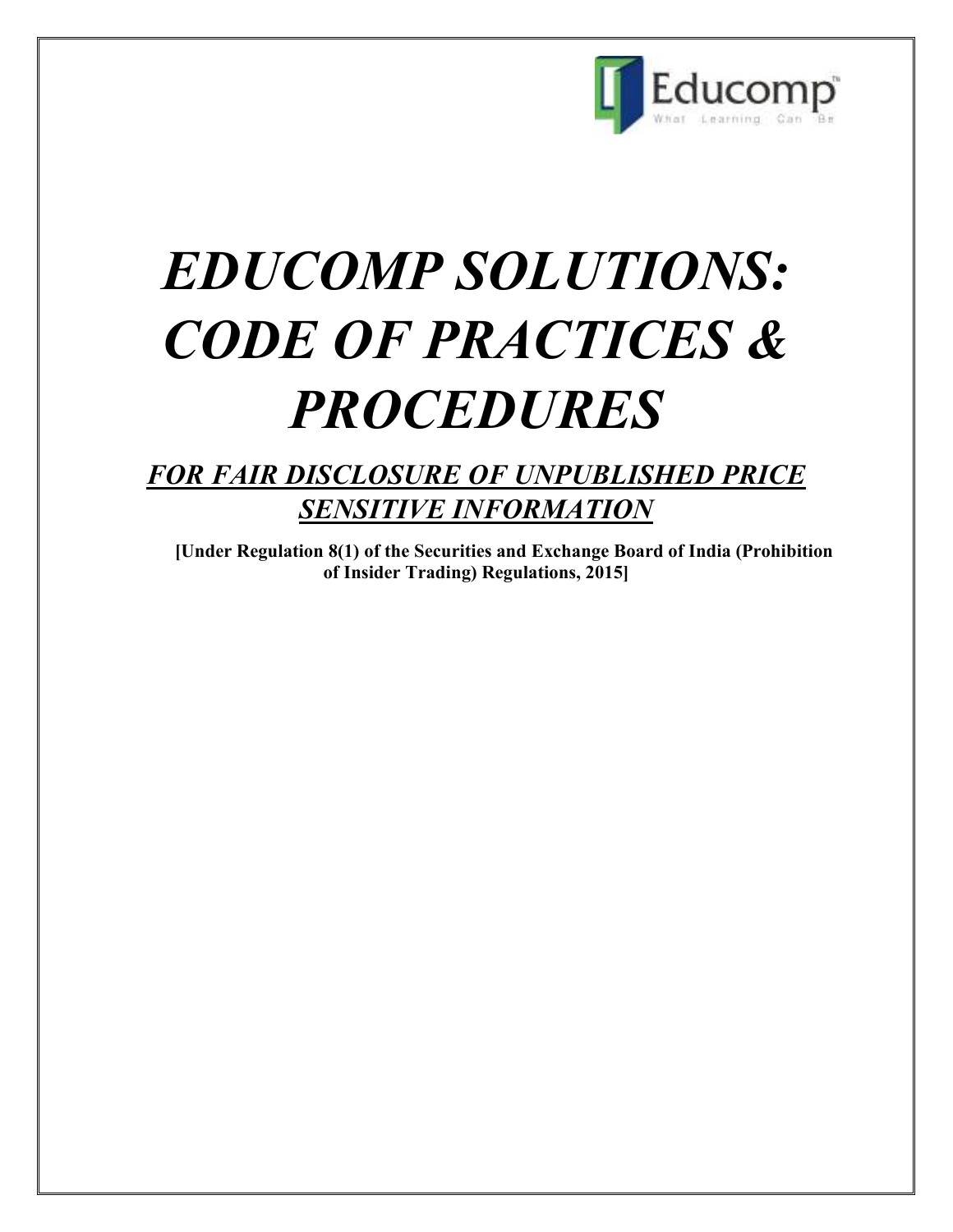

### *A. Preface:*

In an endeavor to prevent the misuse of unpublished price sensitive information in the dayto-day business affairs and to promote the culture of fair disclosure of information in due compliance with the Principles of Fair Disclosures as set out in the SEBI (Prohibition of Insider Trading) Regulations, 2015 (hereinafter referred as "Regulations"), the Board of Directors of the Company, M/s Educomp Solutions Limited have formulated a Code of Conduct to be known as *"Educomp Solutions Code of Conduct for fair disclosure of unpublished price sensitive information"(hereinafter referred as "Code for fair disclosure of UPSI"or "Code" )*.

#### *B. Objects of the Code:*

The Code aims at:

- Preventing the misuse of unpublished price sensitive information within the Organization and practice of selective disclosures to the public;
- Acknowledging the necessity of communicating, providing or allowing access to information and promoting the principle of equality of access to information.

#### *C. Chief Investor Relations Officer (CIRO):*

The Company Secretary or any other senior officer duly authorized by the Board of Directors of the Company, shall act as the Chief Investor Relations Officer, who would be responsible for satisfactory discharge of the duties and responsibilities laid down under this Code.

In the absence of CIRO for any reason whatsoever, the Key Managerial Personnel (KMPs) would be severally and/or jointly responsible for discharging responsibilities under this Code.

#### **D.** Procedural Aspects involved in complying with the principles of fair disclosure of *information:*

| S.No. | Principle                                                                                  | <b>Procedure</b> |
|-------|--------------------------------------------------------------------------------------------|------------------|
|       | 1. Prompt public disclosure of unpublished price In this regard, to ensure fair and timely |                  |
|       | sensitive information that would impact price disclosure of information that would         |                  |
|       | discovery no sooner than credible and concrete   have direct impact on the market price of |                  |
|       | information comes into being in order to make   the securities, the Company generally      |                  |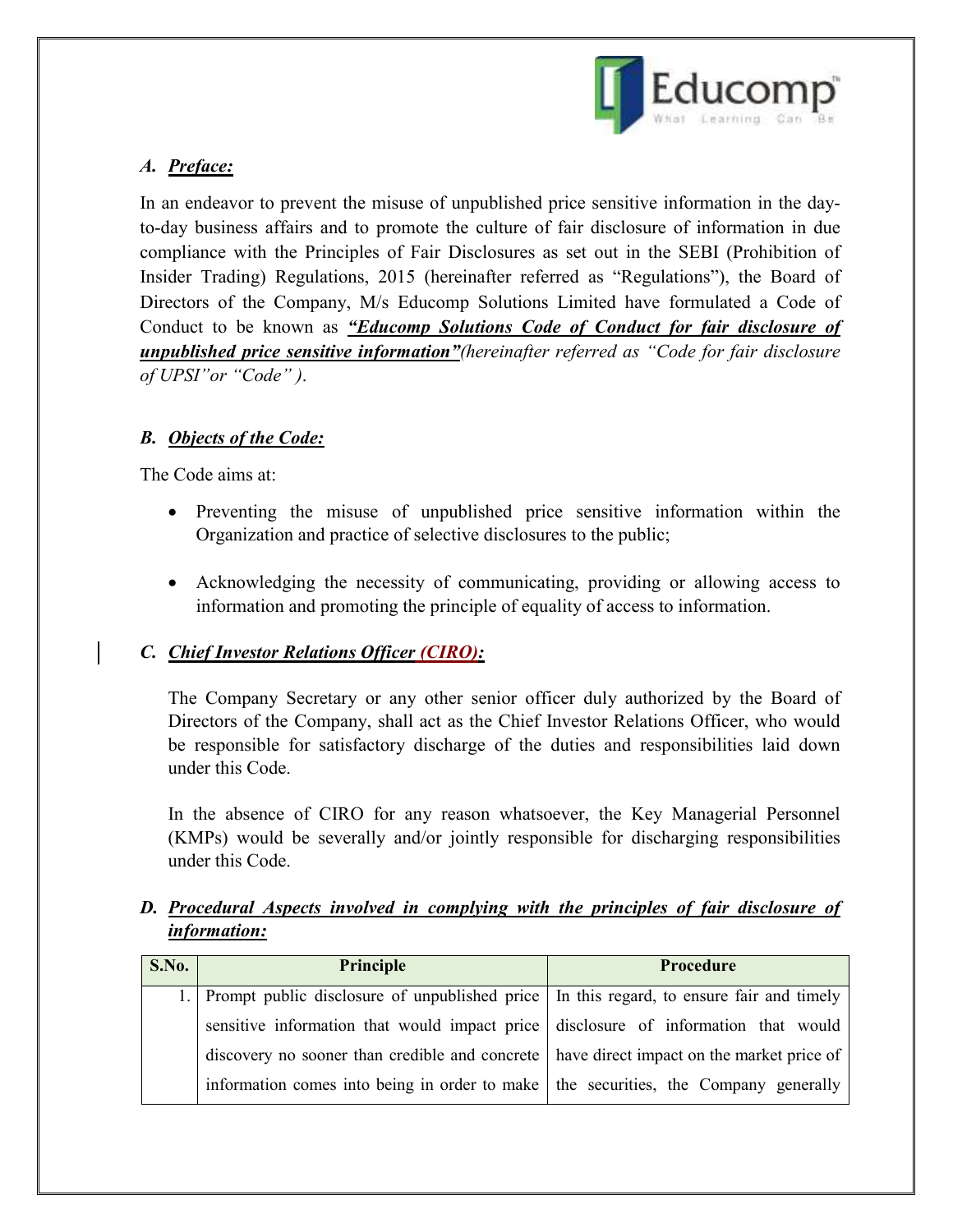

|    | such information generally available.                                    | follows the below-mentioned procedure:                                                                                                                                                                    |
|----|--------------------------------------------------------------------------|-----------------------------------------------------------------------------------------------------------------------------------------------------------------------------------------------------------|
|    |                                                                          | (a) Intimates the Stock Exchange(s)<br>well in advance about the Board<br>Meeting in which any such proposal<br>is to be considered;                                                                      |
|    |                                                                          | (b) Intimates the outcome of the said<br>Board Meeting within, stipulated<br>time periods;                                                                                                                |
|    |                                                                          | (c) Updates the Stock Exchange(s)<br>about the current happenings in<br>respect of the events that have direct<br>bearing on the market sentiments<br>for onward dissemination to the<br>public at large. |
| 2. | Uniform<br>dissemination<br>universal<br>and<br>of                       | To ensure that the unpublished price                                                                                                                                                                      |
|    | unpublished price sensitive information to avoid<br>selective disclosure | sensitive information is evenly and<br>properly disseminated, the Company<br>generally, in compliance with the<br>provisions of applicable statues, follows<br>the following procedure & practices:       |
|    |                                                                          | Intimates the said information to<br>(i)<br>the Stock Exchange(s) where its<br>securities are listed, within the<br>stipulated time period;                                                               |
|    |                                                                          | (ii) Publicize the said information in<br>the Newspapers, where deems<br>fit;                                                                                                                             |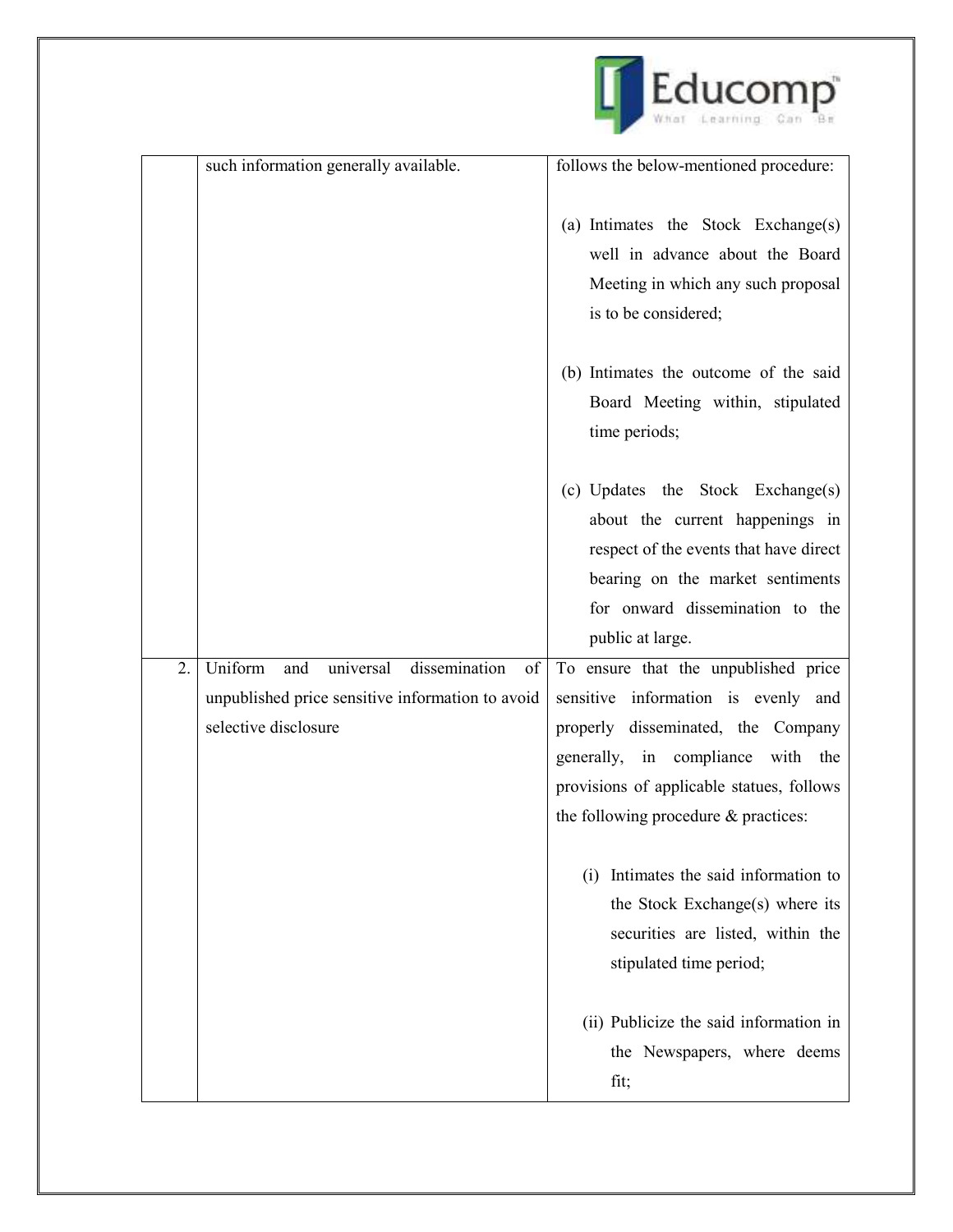

| on the Official Website under<br>Investors' Section, if required or<br>in terms of the mandates casted<br>by varied Statutes.<br>authentication<br>Prompt dissemination of Unpublished Price<br>of<br>3.<br>To<br>ensure<br>the<br>Sensitive Information that gets disclosed<br>information to be disclosed to the<br>selectively, inadvertently or otherwise to make<br>stakeholders, the said information is<br>generally cross verified by the Chief<br>such information generally available.<br><b>Investor Relations Officer.</b><br>However, if any information gets<br>disclosed selectively, inadvertently or<br>otherwise, the Company (i) intimates the<br>facts and rectified information to the<br>Stock Exchange(s), where the securities<br>of the Company are listed, for onward<br>dissemination to the shareholders; (ii)<br>publicize<br>the facts<br>rectified<br>and<br>information, if<br>required,<br>in<br>the<br>Newspapers.<br>The Chief Investor Relations Officer/<br>4.<br>Appropriate and fair response to queries on<br>KMPs shall be responsible for giving<br>news reports and requests for verification of<br>market rumors by Regulatory Authorities<br>appropriate response to queries on news<br>reports and requests for verification of<br>market<br>Regulatory<br>rumors<br>by<br>Authorities.<br>Ensuring that information shared with analysts<br>The Chief Investor Relations Officer/<br>5.<br>and research personnel is not unpublished price<br>respective Departmental Heads/ KMPs |                       | (iii) Uploading the said information |
|----------------------------------------------------------------------------------------------------------------------------------------------------------------------------------------------------------------------------------------------------------------------------------------------------------------------------------------------------------------------------------------------------------------------------------------------------------------------------------------------------------------------------------------------------------------------------------------------------------------------------------------------------------------------------------------------------------------------------------------------------------------------------------------------------------------------------------------------------------------------------------------------------------------------------------------------------------------------------------------------------------------------------------------------------------------------------------------------------------------------------------------------------------------------------------------------------------------------------------------------------------------------------------------------------------------------------------------------------------------------------------------------------------------------------------------------------------------------------------------------------------------------------------|-----------------------|--------------------------------------|
|                                                                                                                                                                                                                                                                                                                                                                                                                                                                                                                                                                                                                                                                                                                                                                                                                                                                                                                                                                                                                                                                                                                                                                                                                                                                                                                                                                                                                                                                                                                                  |                       |                                      |
|                                                                                                                                                                                                                                                                                                                                                                                                                                                                                                                                                                                                                                                                                                                                                                                                                                                                                                                                                                                                                                                                                                                                                                                                                                                                                                                                                                                                                                                                                                                                  |                       |                                      |
|                                                                                                                                                                                                                                                                                                                                                                                                                                                                                                                                                                                                                                                                                                                                                                                                                                                                                                                                                                                                                                                                                                                                                                                                                                                                                                                                                                                                                                                                                                                                  |                       |                                      |
|                                                                                                                                                                                                                                                                                                                                                                                                                                                                                                                                                                                                                                                                                                                                                                                                                                                                                                                                                                                                                                                                                                                                                                                                                                                                                                                                                                                                                                                                                                                                  |                       |                                      |
|                                                                                                                                                                                                                                                                                                                                                                                                                                                                                                                                                                                                                                                                                                                                                                                                                                                                                                                                                                                                                                                                                                                                                                                                                                                                                                                                                                                                                                                                                                                                  |                       |                                      |
|                                                                                                                                                                                                                                                                                                                                                                                                                                                                                                                                                                                                                                                                                                                                                                                                                                                                                                                                                                                                                                                                                                                                                                                                                                                                                                                                                                                                                                                                                                                                  |                       |                                      |
|                                                                                                                                                                                                                                                                                                                                                                                                                                                                                                                                                                                                                                                                                                                                                                                                                                                                                                                                                                                                                                                                                                                                                                                                                                                                                                                                                                                                                                                                                                                                  |                       |                                      |
|                                                                                                                                                                                                                                                                                                                                                                                                                                                                                                                                                                                                                                                                                                                                                                                                                                                                                                                                                                                                                                                                                                                                                                                                                                                                                                                                                                                                                                                                                                                                  |                       |                                      |
|                                                                                                                                                                                                                                                                                                                                                                                                                                                                                                                                                                                                                                                                                                                                                                                                                                                                                                                                                                                                                                                                                                                                                                                                                                                                                                                                                                                                                                                                                                                                  |                       |                                      |
|                                                                                                                                                                                                                                                                                                                                                                                                                                                                                                                                                                                                                                                                                                                                                                                                                                                                                                                                                                                                                                                                                                                                                                                                                                                                                                                                                                                                                                                                                                                                  |                       |                                      |
|                                                                                                                                                                                                                                                                                                                                                                                                                                                                                                                                                                                                                                                                                                                                                                                                                                                                                                                                                                                                                                                                                                                                                                                                                                                                                                                                                                                                                                                                                                                                  |                       |                                      |
|                                                                                                                                                                                                                                                                                                                                                                                                                                                                                                                                                                                                                                                                                                                                                                                                                                                                                                                                                                                                                                                                                                                                                                                                                                                                                                                                                                                                                                                                                                                                  |                       |                                      |
|                                                                                                                                                                                                                                                                                                                                                                                                                                                                                                                                                                                                                                                                                                                                                                                                                                                                                                                                                                                                                                                                                                                                                                                                                                                                                                                                                                                                                                                                                                                                  |                       |                                      |
|                                                                                                                                                                                                                                                                                                                                                                                                                                                                                                                                                                                                                                                                                                                                                                                                                                                                                                                                                                                                                                                                                                                                                                                                                                                                                                                                                                                                                                                                                                                                  |                       |                                      |
|                                                                                                                                                                                                                                                                                                                                                                                                                                                                                                                                                                                                                                                                                                                                                                                                                                                                                                                                                                                                                                                                                                                                                                                                                                                                                                                                                                                                                                                                                                                                  |                       |                                      |
|                                                                                                                                                                                                                                                                                                                                                                                                                                                                                                                                                                                                                                                                                                                                                                                                                                                                                                                                                                                                                                                                                                                                                                                                                                                                                                                                                                                                                                                                                                                                  |                       |                                      |
|                                                                                                                                                                                                                                                                                                                                                                                                                                                                                                                                                                                                                                                                                                                                                                                                                                                                                                                                                                                                                                                                                                                                                                                                                                                                                                                                                                                                                                                                                                                                  |                       |                                      |
|                                                                                                                                                                                                                                                                                                                                                                                                                                                                                                                                                                                                                                                                                                                                                                                                                                                                                                                                                                                                                                                                                                                                                                                                                                                                                                                                                                                                                                                                                                                                  |                       |                                      |
|                                                                                                                                                                                                                                                                                                                                                                                                                                                                                                                                                                                                                                                                                                                                                                                                                                                                                                                                                                                                                                                                                                                                                                                                                                                                                                                                                                                                                                                                                                                                  |                       |                                      |
|                                                                                                                                                                                                                                                                                                                                                                                                                                                                                                                                                                                                                                                                                                                                                                                                                                                                                                                                                                                                                                                                                                                                                                                                                                                                                                                                                                                                                                                                                                                                  |                       |                                      |
|                                                                                                                                                                                                                                                                                                                                                                                                                                                                                                                                                                                                                                                                                                                                                                                                                                                                                                                                                                                                                                                                                                                                                                                                                                                                                                                                                                                                                                                                                                                                  |                       |                                      |
|                                                                                                                                                                                                                                                                                                                                                                                                                                                                                                                                                                                                                                                                                                                                                                                                                                                                                                                                                                                                                                                                                                                                                                                                                                                                                                                                                                                                                                                                                                                                  |                       |                                      |
|                                                                                                                                                                                                                                                                                                                                                                                                                                                                                                                                                                                                                                                                                                                                                                                                                                                                                                                                                                                                                                                                                                                                                                                                                                                                                                                                                                                                                                                                                                                                  |                       |                                      |
|                                                                                                                                                                                                                                                                                                                                                                                                                                                                                                                                                                                                                                                                                                                                                                                                                                                                                                                                                                                                                                                                                                                                                                                                                                                                                                                                                                                                                                                                                                                                  |                       |                                      |
|                                                                                                                                                                                                                                                                                                                                                                                                                                                                                                                                                                                                                                                                                                                                                                                                                                                                                                                                                                                                                                                                                                                                                                                                                                                                                                                                                                                                                                                                                                                                  |                       |                                      |
|                                                                                                                                                                                                                                                                                                                                                                                                                                                                                                                                                                                                                                                                                                                                                                                                                                                                                                                                                                                                                                                                                                                                                                                                                                                                                                                                                                                                                                                                                                                                  |                       |                                      |
|                                                                                                                                                                                                                                                                                                                                                                                                                                                                                                                                                                                                                                                                                                                                                                                                                                                                                                                                                                                                                                                                                                                                                                                                                                                                                                                                                                                                                                                                                                                                  |                       |                                      |
|                                                                                                                                                                                                                                                                                                                                                                                                                                                                                                                                                                                                                                                                                                                                                                                                                                                                                                                                                                                                                                                                                                                                                                                                                                                                                                                                                                                                                                                                                                                                  |                       |                                      |
|                                                                                                                                                                                                                                                                                                                                                                                                                                                                                                                                                                                                                                                                                                                                                                                                                                                                                                                                                                                                                                                                                                                                                                                                                                                                                                                                                                                                                                                                                                                                  |                       |                                      |
|                                                                                                                                                                                                                                                                                                                                                                                                                                                                                                                                                                                                                                                                                                                                                                                                                                                                                                                                                                                                                                                                                                                                                                                                                                                                                                                                                                                                                                                                                                                                  | sensitive information | shall take all necessary measures to |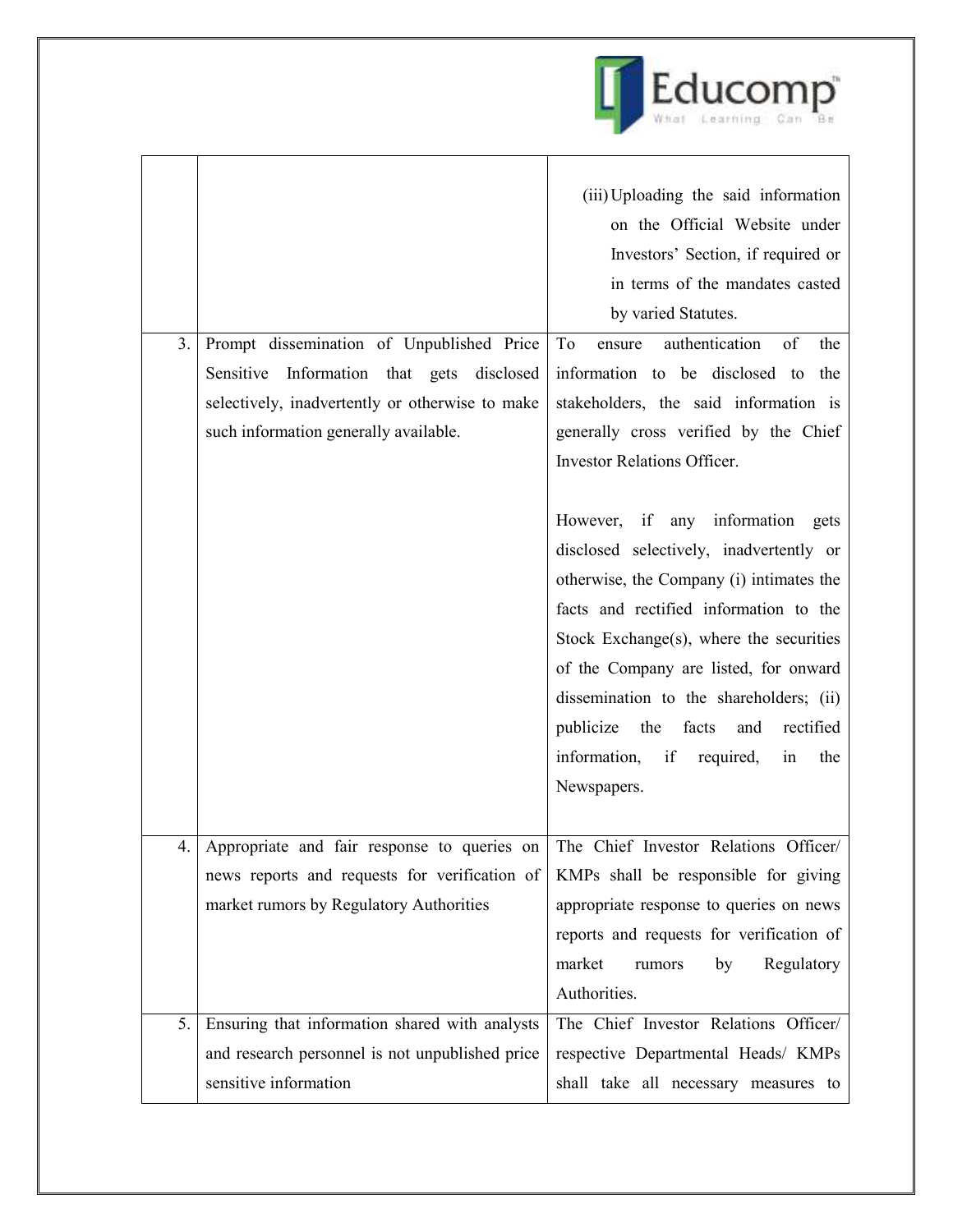

|    |                                                                                    | unpublished<br>that<br>price<br>ensure<br>$\rm no$ |
|----|------------------------------------------------------------------------------------|----------------------------------------------------|
|    |                                                                                    | sensitive information is being disclosed           |
|    |                                                                                    | to any analysts, research personnel and            |
|    |                                                                                    | such related associations (hereinafter             |
|    |                                                                                    | referred as agency), except on a need to           |
|    |                                                                                    | know basis and in line with any other              |
|    |                                                                                    | applicable<br>codes,<br>policies<br>and            |
|    |                                                                                    | procedures, including specifically, this           |
|    |                                                                                    | Code and the Code on Prevention of                 |
|    |                                                                                    | Insider Trading.                                   |
|    |                                                                                    |                                                    |
|    |                                                                                    | In this regard, since this Code is duly            |
|    |                                                                                    | available on the Company's as well as              |
|    |                                                                                    | Stock Exchanges website, therefore,                |
|    |                                                                                    | whenever any such Agency along with                |
|    |                                                                                    | their KMPs will approach the Company               |
|    |                                                                                    | for seeking financial or any price                 |
|    |                                                                                    | sensitive information, it would be                 |
|    |                                                                                    | deemed that they have duly read and                |
|    |                                                                                    | understood this Code. And accordingly,             |
|    |                                                                                    | such Agency would not use<br>the                   |
|    |                                                                                    | information for their personal gain.               |
| 6. | Developing best practices to make transcripts or                                   | The Company may, from time to time,                |
|    | record of proceedings of meetings with analysts   authorize any concerned persons, |                                                    |
|    | and other investor relations conferences on the                                    | depending<br>domain<br>upon<br>the<br>of           |
|    | official website to ensure official confirmation                                   | conferences and meetings, to make                  |
|    | and documentation of disclosures made.                                             | transcripts or record of proceedings of            |
|    |                                                                                    | meetings with analysts.                            |
|    |                                                                                    |                                                    |
|    |                                                                                    | Further, the said proceedings shall be             |
|    |                                                                                    | disclosed on the Official Website of the           |
|    |                                                                                    | Company, where deems appropriate /                 |